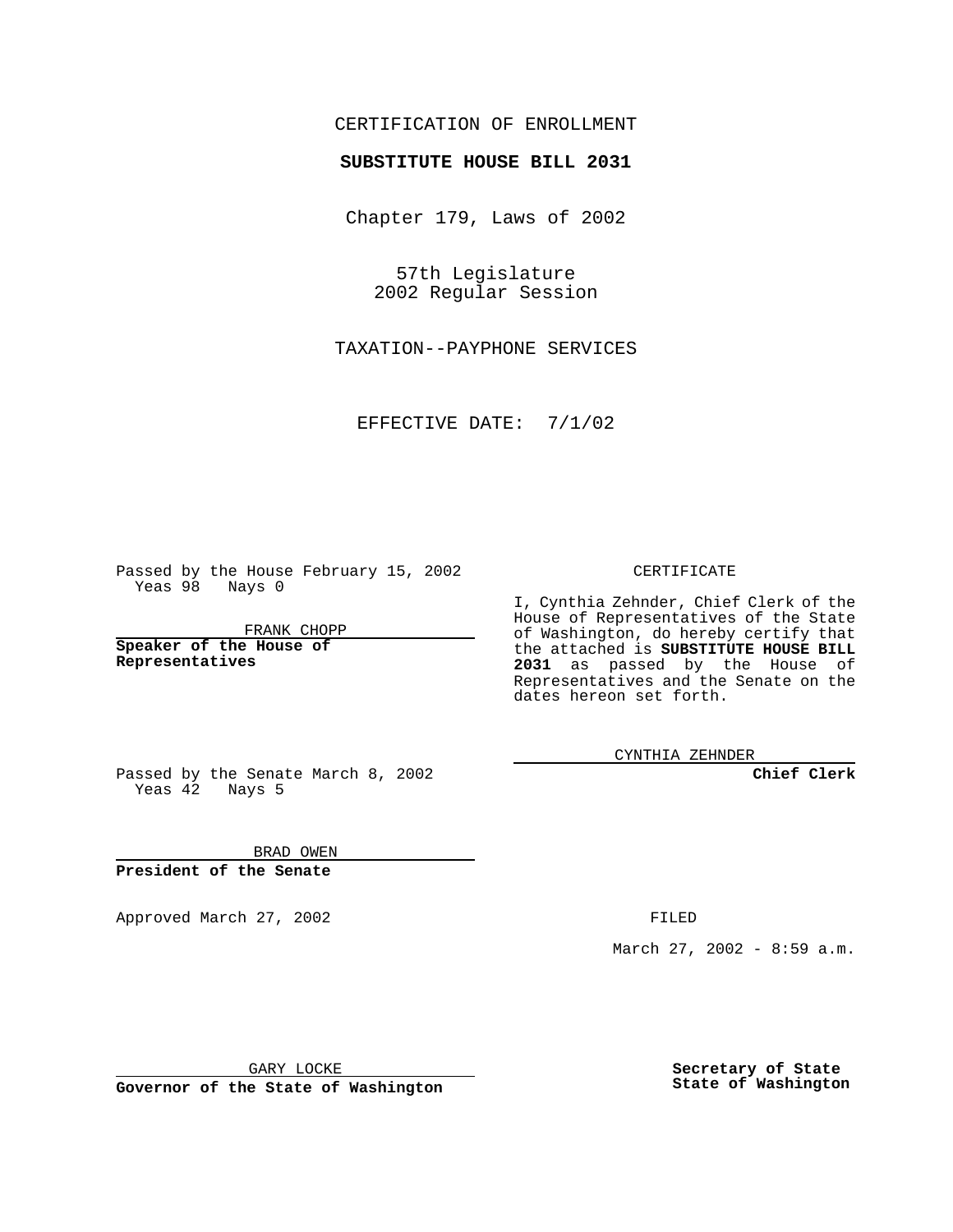## **SUBSTITUTE HOUSE BILL 2031** \_\_\_\_\_\_\_\_\_\_\_\_\_\_\_\_\_\_\_\_\_\_\_\_\_\_\_\_\_\_\_\_\_\_\_\_\_\_\_\_\_\_\_\_\_\_\_

\_\_\_\_\_\_\_\_\_\_\_\_\_\_\_\_\_\_\_\_\_\_\_\_\_\_\_\_\_\_\_\_\_\_\_\_\_\_\_\_\_\_\_\_\_\_\_

Passed Legislature - 2002 Regular Session

## **State of Washington 57th Legislature 2002 Regular Session**

**By** House Committee on Finance (originally sponsored by Representatives Cairnes, Crouse, Poulsen, Morris, Reardon, Delvin and Barlean)

Read first time 02/11/2002. Referred to Committee on .

 AN ACT Relating to limiting the taxation of payphone services; amending RCW 35.21.710, 35.21.712, 35A.82.050, and 35A.82.055; and providing an effective date.

BE IT ENACTED BY THE LEGISLATURE OF THE STATE OF WASHINGTON:

 **Sec. 1.** RCW 35.21.710 and 1983 2nd ex.s. c 3 s 33 are each amended to read as follows:

 Any city which imposes a license fee or tax upon business activities consisting of the making of retail sales of tangible personal property which are measured by gross receipts or gross income from such sales, shall impose such tax at a single uniform rate upon all such business activities. The taxing authority granted to cities for taxes upon business activities measured by gross receipts or gross income from sales shall not exceed a rate of .0020; except that any city with an adopted ordinance at a higher rate, as of January 1, 1982 shall be limited to a maximum increase of ten percent of the January 1982 rate, not to exceed an annual incremental increase of two percent of current rate: PROVIDED, That any adopted ordinance which classifies according to different types of business or services shall be subject to both the ten percent and the two percent annual incremental increase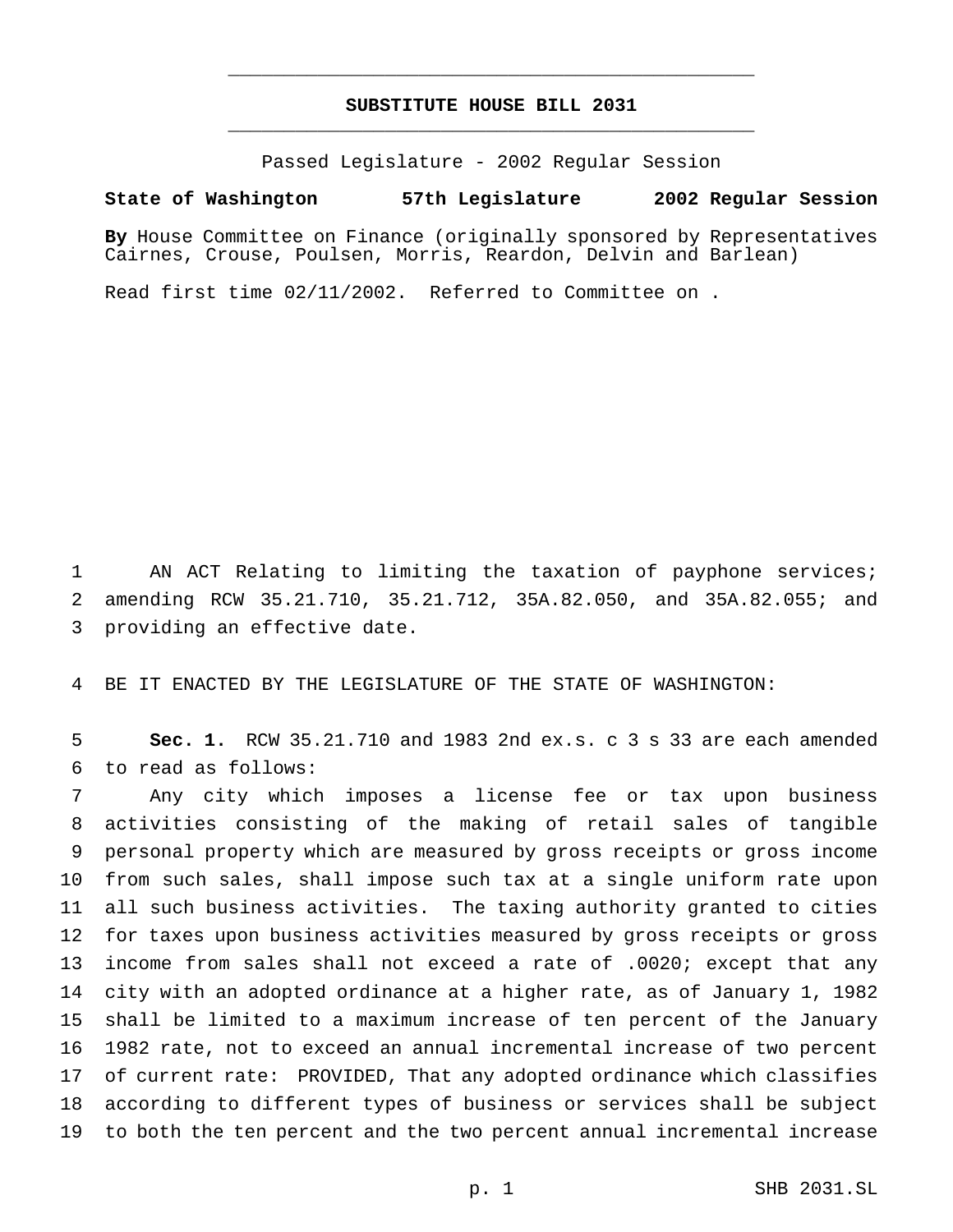limitation on each tax rate: PROVIDED FURTHER, That all surtaxes on business and occupation classifications in effect as of January 1, 1982, shall expire no later than December 31, 1982, or by expiration date established by local ordinance. Cities which impose a license fee or tax upon business activities consisting of the making of retail sales of tangible personal property which are measured by gross receipts or gross income from such sales shall be required to submit an annual report to the state auditor identifying the rate established and the revenues received from each fee or tax. This section shall not apply to any business activities subject to the tax imposed by chapter 82.16 RCW. For purposes of this section, the providing to consumers of 12 competitive telephone service, as defined in RCW 82.04.065, or the 13 providing of payphone service, shall be ((deemed to be the)) subject to 14 tax at the same rate as business activities consisting of the making of 15 retail sales of tangible personal property. As used in this section, "payphone service" means making telephone service available to the public on a fee-per-call basis, independent of any other commercial 18 transaction, for the purpose of making telephone calls, when the telephone can only be activated by inserting coins, calling collect, using a calling card or credit card, or dialing a toll-free number, and 21 the provider of the service owns or leases the telephone equipment but 22 does not own the telephone line providing the service to that equipment 23 and has no affiliation with the owner of the telephone line.

 **Sec. 2.** RCW 35.21.712 and 1983 2nd ex.s. c 3 s 35 are each amended to read as follows:

 Any city which imposes a license fee or tax upon the business activity of engaging in the telephone business, as defined in RCW 82.04.065, which is measured by gross receipts or gross income from the business shall impose the tax at a uniform rate on all persons engaged in the telephone business in the city.

 This section does not apply to the providing of competitive 32 telephone service as defined in RCW 82.04.065 or to the providing of 33 payphone service as defined in RCW 35.21.710.

 **Sec. 3.** RCW 35A.82.050 and 1983 2nd ex.s. c 3 s 34 are each amended to read as follows:

 Any code city which imposes a license fee or tax upon business activities consisting of the making of retail sales of tangible